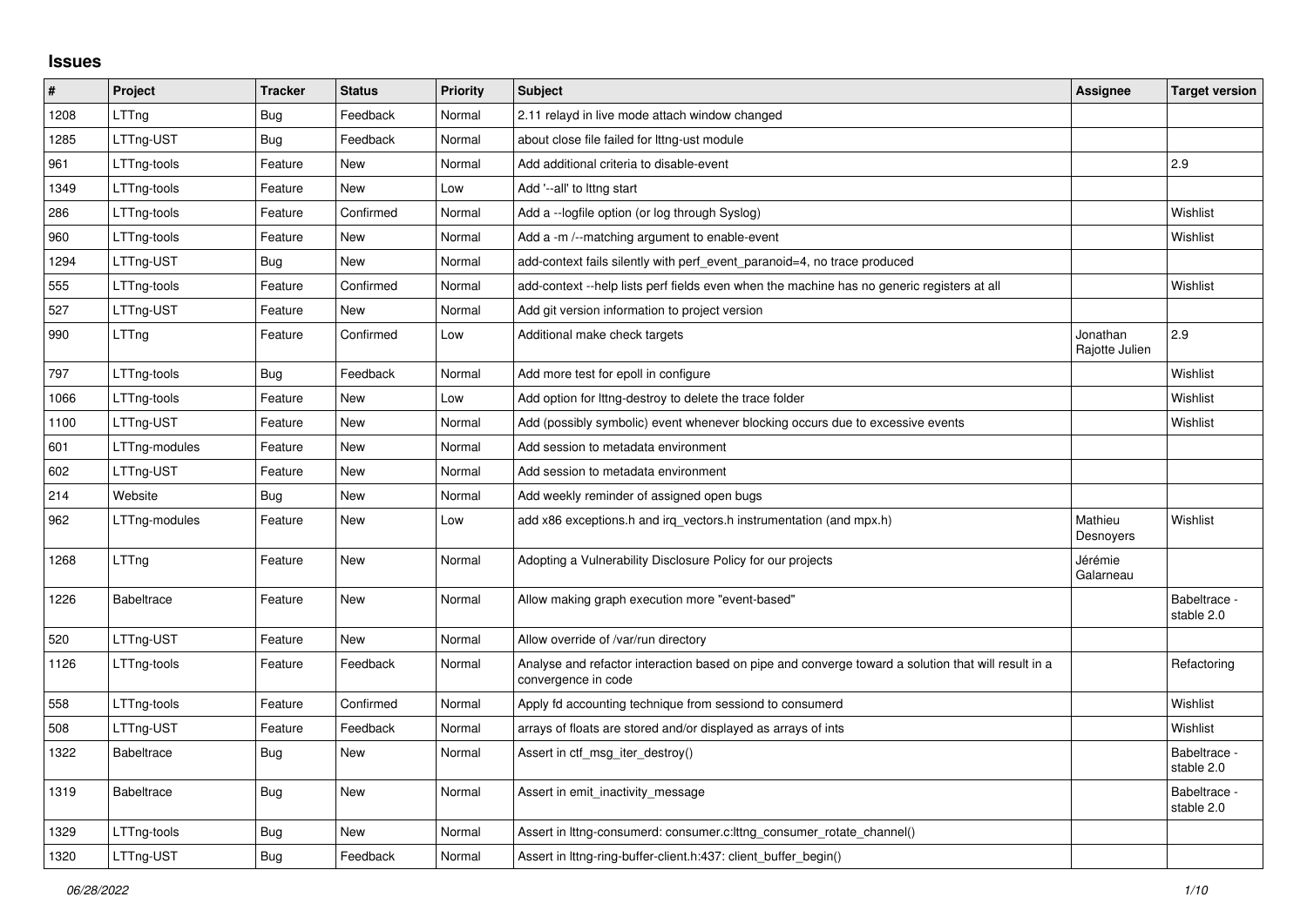| $\pmb{\#}$ | Project                    | <b>Tracker</b> | <b>Status</b> | <b>Priority</b> | <b>Subject</b>                                                                                 | <b>Assignee</b>      | <b>Target version</b>      |
|------------|----------------------------|----------------|---------------|-----------------|------------------------------------------------------------------------------------------------|----------------------|----------------------------|
| 1348       | <b>Babeltrace</b>          | Bug            | New           | Normal          | Assertion failure when passing `smalltrace` CTF test trace twice to convert command            |                      | Babeltrace -<br>stable 2.0 |
| 1144       | <b>Babeltrace</b>          | Bug            | <b>New</b>    | Normal          | Babeltrace 1.5.3 intermittent error on Ittng-live hooking                                      |                      |                            |
| 1121       | <b>Babeltrace</b>          | <b>Bug</b>     | New           | Normal          | Babeltrace 2.0-pre reports negative timestamp with ctf-writer traces                           |                      |                            |
| 1351       | <b>Babeltrace</b>          | <b>Bug</b>     | Feedback      | Normal          | Babeltrace2 failes at a negative clock `offset`                                                |                      | Babeltrace -<br>stable 2.0 |
| 1300       | Babeltrace                 | Feature        | New           | Normal          | babeltrace2 lacks knowledge of bitwise enum produced by lttng-modules                          |                      | Babeltrace -<br>2.1        |
| 1260       | <b>Babeltrace</b>          | <b>Bug</b>     | <b>New</b>    | Normal          | Babeltrace 2 refuses a trace when a previous packet has an end time > begin of the next packet |                      | Babeltrace -<br>stable 2.0 |
| 1299       | <b>Babeltrace</b>          | <b>Bug</b>     | Confirmed     | Normal          | babeltrace2 re-uses prior event string rather than expected empty string                       |                      | Babeltrace -<br>stable 2.0 |
| 1221       | <b>Babeltrace</b>          | <b>Bug</b>     | New           | Normal          | Babeltrace 2 sometimes fail on live trace with Ittng-clear feature                             |                      | Babeltrace -<br>stable 2.0 |
| 1350       | <b>Babeltrace</b>          | <b>Bug</b>     | Feedback      | Normal          | Babeltrace failes at a negative clock `offset`                                                 |                      | Babeltrace -<br>stable 1.x |
| 937        | LTTng                      | <b>Bug</b>     | <b>New</b>    | Normal          | Babeltrace failure in live mode                                                                |                      |                            |
| 1096       | <b>Babeltrace</b>          | <b>Bug</b>     | New           | Normal          | Babeltrace takes 100% CPU and 100% mem reading a malformed trace                               |                      |                            |
| 1302       | LTTng-tools                | <b>Bug</b>     | New           | Normal          | Bad handling of invalid saved session files                                                    |                      |                            |
| 822        | LTTng-tools                | <b>Bug</b>     | Confirmed     | Low             | bash-completion sometimes completes too much                                                   | Simon Marchi         | Wishlist                   |
| 270        | LTTng-tools                | Feature        | Confirmed     | Low             | Be able to choose session by number in Ittng list command                                      |                      | Wishlist                   |
| 262        | <b>Common Trace Format</b> | Bug            | New           | Normal          | Be clearer about fields of headers and contexts                                                |                      |                            |
| 717        | LTTng-UST                  | Feature        | New           | Low             | Better validation of tracepoint provider headers?                                              |                      |                            |
| 888        | <b>Common Trace Format</b> | Bug            | New           | Normal          | BE vs LE bitfield packing is not easy to understand + undefined behaviour for mixed BE/LE      |                      |                            |
| 1228       | Babeltrace                 | <b>Bug</b>     | New           | Normal          | calling seek to beginning after seek to ns from origin                                         |                      | Babeltrace -<br>stable 2.0 |
| 894        | LTTng-tools                | Feature        | Confirmed     | Normal          | Cannot enable channel for JUL (-j) or Log4j (-l) domains                                       |                      | Wishlist                   |
| 1354       | LTTng-tools                | Bug            | New           | Normal          | Cannot Modprobe unload lttng-clock-plugin-test in test case test clock override                | Jérémie<br>Galarneau |                            |
| 1211       | LTTng-tools                | Bug            | New           | Low             | Can't quit lttng-sessiond with ctrl-c when built with --disable-epoll                          |                      |                            |
| 1184       | LTTng-tools                | <b>Bug</b>     | New           | Normal          | can't report find any system calls with lttng list --kernel --syscall                          |                      |                            |
| 1092       | LTTng-tools                | <b>Bug</b>     | New           | Normal          | Channel switch timers don't seem to be honored                                                 |                      | 2.10                       |
| 1256       | LTTng-tools                | <b>Bug</b>     | New           | Low             | Check babeltrace1 stderr output in tests                                                       |                      |                            |
| 1223       | <b>Babeltrace</b>          | <b>Bug</b>     | Feedback      | Low             | Check for cmp and diff in configure                                                            |                      | Babeltrace -<br>stable 2.0 |
| 1030       | LTTng                      | Bug            | Confirmed     | Normal          | Ci: unit test are not running for stable v2.8 and greater                                      |                      |                            |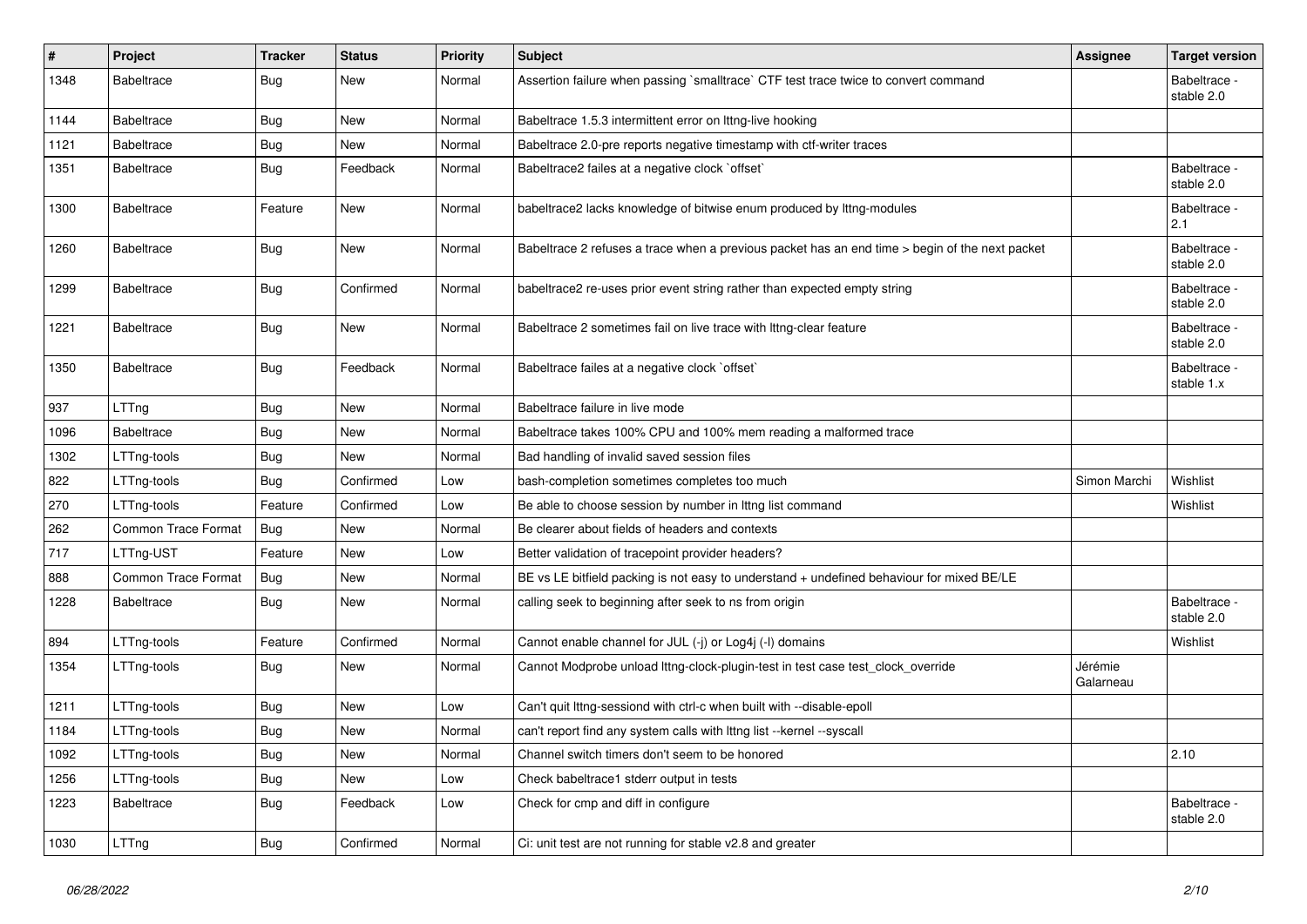| #      | Project           | <b>Tracker</b> | <b>Status</b> | <b>Priority</b> | <b>Subject</b>                                                                                                                                           | Assignee                   | <b>Target version</b>      |
|--------|-------------------|----------------|---------------|-----------------|----------------------------------------------------------------------------------------------------------------------------------------------------------|----------------------------|----------------------------|
| 1227   | <b>Babeltrace</b> | Bug            | New           | Normal          | cli: Error when using --clock-cycles and -c sink.text.pretty at the same time                                                                            |                            | Babeltrace -<br>2.1        |
| 1347   | LTTng             | Feature        | New           | Low             | Codename for 2.14                                                                                                                                        |                            | 2.14                       |
| 1288   | LTTng             | Feature        | New           | Low             | Combine all per-cpu shm areas for a channel into a single file                                                                                           |                            |                            |
| 1147   | LTTng-tools       | Bug            | New           | Normal          | Compiling LTTng tools against 2.6.37 for ARM throws some errors in select_poll_epoll.c                                                                   |                            |                            |
| 994    | LTTng-tools       | Bug            | Confirmed     | Normal          | Configured metadata data channel not listed for UST domain                                                                                               | Jérémie<br>Galarneau       | 2.9                        |
| 1072   | LTTng-tools       | Bug            | New           | Low             | configure does not check for needed Libxml2 symbols                                                                                                      | Philippe Proulx            |                            |
| 584    | LTTng-modules     | Feature        | New           | Normal          | Confusing error message when trying to enable a non existant tracepoint                                                                                  |                            |                            |
| 883    | LTTng-tools       | Feature        | New           | Normal          | consumerd: Automatic reconnect to relayd                                                                                                                 |                            | Wishlist                   |
| 1017   | LTTng-tools       | <b>Bug</b>     | Feedback      | Normal          | consumerd memory leak                                                                                                                                    |                            |                            |
| 1135   | LTTng-tools       | Bug            | Feedback      | Normal          | Contexts are applied to all channels without domain consideration                                                                                        |                            |                            |
| 1128   | LTTng-tools       | Bug            | Confirmed     | Normal          | Contexts can be added multiple times to a kernel channel                                                                                                 |                            | 2.14                       |
| $30\,$ | Website           | Feature        | New           | Normal          | Contributor documentation                                                                                                                                |                            |                            |
| 1295   | <b>Babeltrace</b> | <b>Bug</b>     | New           | Normal          | Copy-pasto in bt_value_map_borrow_entry_value doc                                                                                                        | <b>Philippe Proulx</b>     | Babeltrace -<br>stable 2.0 |
| 1333   | <b>Babeltrace</b> | Bug            | New           | Normal          | Crash on invalid argument sequence                                                                                                                       |                            | Babeltrace -<br>stable 2.0 |
| 1338   | <b>Babeltrace</b> | Bug            | New           | Normal          | Crash when specifying convert command with custom python plug-in                                                                                         |                            | Babeltrace -<br>stable 2.0 |
| 1224   | <b>Babeltrace</b> | Bug            | New           | Normal          | Crash while reading a live per-pid trace                                                                                                                 |                            | Babeltrace -<br>stable 2.0 |
| 85     | LTTng-UST         | Feature        | In Progress   | Normal          | Create a benchmark test                                                                                                                                  | Jonathan<br>Rajotte Julien |                            |
| 215    | Website           | Bug            | New           | Normal          | Create a FAQ section                                                                                                                                     |                            |                            |
| 1163   | LTTng-tools       | Feature        | New           | Normal          | Create an Ittng-collectd skeleton for VM tracking feature                                                                                                | Michael<br>Jeanson         |                            |
| 77     | LTTng-tools       | Feature        | Confirmed     | Low             | Create developper documentation for the LTTng "control" API                                                                                              |                            | Wishlist                   |
| 1168   | <b>Babeltrace</b> | Bug            | Feedback      | Normal          | CTF for a user-plugged clock assumes that "offset" is unsigned, but a negative value can happen<br>and will result in unparsable metadata getting stored |                            |                            |
| 1181   | LTTng-tools       | Bug            | New           | Normal          | Deadlock in session daemon and consumer for short lived apps in live per-pid                                                                             |                            |                            |
| 573    | LTTng-tools       | Feature        | Confirmed     | Normal          | Destroy an internal domain session on command error if created in that code flow                                                                         |                            | Wishlist                   |
| 409    | LTTng-tools       | <b>Bug</b>     | Confirmed     | Low             | Detection of pipe close with POLLHUP poll(3) event                                                                                                       |                            | Wishlist                   |
| 720    | LTTng-tools       | <b>Bug</b>     | Confirmed     | Low             | Disambiguating fully qualified event names, timestamp-sensitive metadata                                                                                 |                            | Wishlist                   |
| 1289   | Babeltrace        | <b>Bug</b>     | New           | Normal          | docs: document that the "notext" flag is required to build out of tree plug-ins when linking with<br>LLVM's Id                                           | <b>Philippe Proulx</b>     | Babeltrace -<br>2.1        |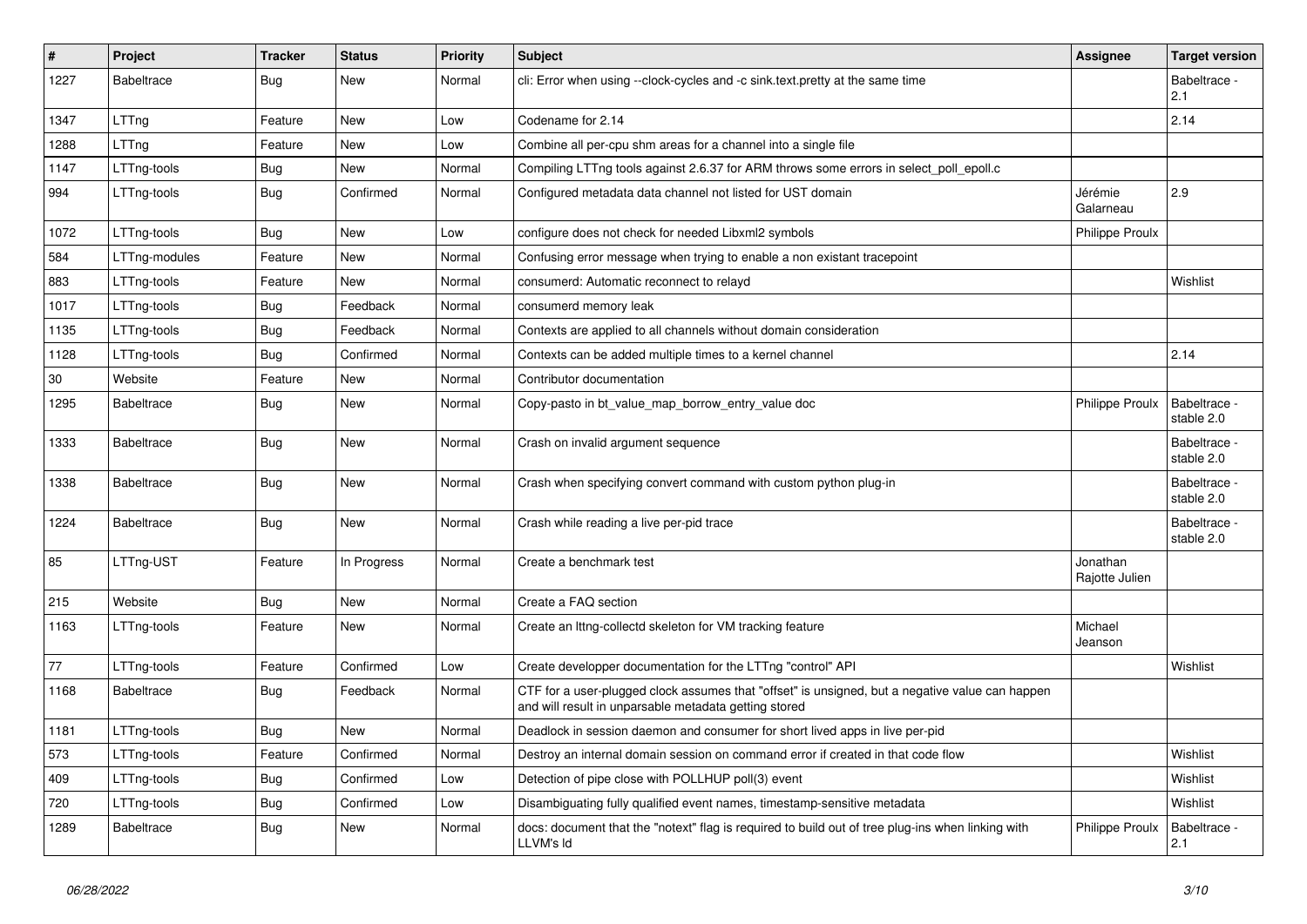| $\pmb{\#}$ | Project           | <b>Tracker</b> | <b>Status</b> | <b>Priority</b> | Subject                                                                                                            | Assignee                      | <b>Target version</b> |
|------------|-------------------|----------------|---------------|-----------------|--------------------------------------------------------------------------------------------------------------------|-------------------------------|-----------------------|
| 73         | Website           | Feature        | New           | Normal          | DOCUMENTATION!                                                                                                     |                               |                       |
| 1340       | LTTng-tools       | <b>Bug</b>     | New           | Normal          | Document behavior of per-uid UST buffers with respect to asynchronously killed traced applications                 | <b>Philippe Proulx</b>        |                       |
| 1269       | LTTng             | Feature        | New           | Normal          | Document clearly the versioning scheme of lttng-projects.                                                          | Jérémie<br>Galarneau          |                       |
| 1177       | LTTng             | Bug            | Confirmed     | Normal          | Document --pidfile of lttng-sessiond executable                                                                    | Jonathan<br>Rajotte Julien    | 2.11                  |
| 1060       | LTTng             | Bug            | Confirmed     | Low             | Document the extra reading subbuffer always allocated                                                              |                               | Wishlist              |
| 347        | LTTng-modules     | Feature        | New           | Normal          | dump process hostname                                                                                              |                               |                       |
| 396        | LTTng-modules     | Feature        | New           | Normal          | Enable channel after start session                                                                                 |                               |                       |
| 395        | LTTng-UST         | Feature        | New           | Normal          | Enable channel after start session                                                                                 |                               | Wishlist              |
| 743        | LTTng-modules     | Feature        | New           | Normal          | Enable channel *after* tracing has started                                                                         |                               |                       |
| 1038       | LTTng             | <b>Bug</b>     | New           | Normal          | Enabling all events for the JUL domain, while having disabled events                                               |                               |                       |
| 938        | LTTng-modules     | <b>Bug</b>     | Confirmed     | Normal          | Enabling two events with same name but not the same event type cause no warning and does not<br>behave as expected |                               | 2.10                  |
| 211        | LTTng             | Feature        | New           | Normal          | <b>Environment vars</b>                                                                                            |                               | Wishlist              |
| 989        | LTTng             | <b>Bug</b>     | Feedback      | Normal          | Error code correction for list_lttng_ust_global_events() and list_lttng_kernel_events()                            |                               |                       |
| 1023       | LTTng             | <b>Bug</b>     | Confirmed     | Normal          | Error message on enabling event/all event for -j/-l/-p                                                             |                               | 2.9                   |
| 531        | LTTng-tools       | Bug            | New           | Normal          | Event name scoping seems ill-defined                                                                               |                               | Wishlist              |
| 950        | LTTng-modules     | Feature        | New           | Normal          | Exclude specific kernel events when enabling all of them                                                           | Francis<br><b>Deslauriers</b> | Wishlist              |
| 975        | LTTng-modules     | <b>Bug</b>     | Confirmed     | Normal          | execve compat syscall exit syscall value issue                                                                     | Mathieu<br>Desnoyers          |                       |
| 922        | LTTng-tools       | Feature        | Feedback      | Normal          | Expose cpu_id as a context field in lttng-tools (add-context)                                                      |                               | 2.9                   |
| 1215       | LTTng-tools       | Bug            | Feedback      | Normal          | Failed to start lttng-sessiond process                                                                             |                               |                       |
| 1132       | LTTng-UST         | <b>Bug</b>     | New           | High            | Fails to build with Crosscompiler                                                                                  |                               |                       |
| 1246       | LTTng-tools       | Bug            | New           | Normal          | --filter expression parser accepts foo[bar]                                                                        |                               |                       |
| 1073       | LTTng             | <b>Bug</b>     | New           | Normal          | Filtering test cases failing                                                                                       |                               |                       |
| 1248       | LTTng-tools       | Bug            | New           | Normal          | filter-parser.y creates creates wrong ast for `hello[1][2]`                                                        |                               |                       |
| 1220       | <b>Babeltrace</b> | Bug            | New           | Normal          | filter.utils.trimmer component does not support streams without packets                                            |                               |                       |
| 193        | LTTng-tools       | Feature        | Feedback      | Normal          | Find a more intelligent heuristics for the FD reservation                                                          |                               | Wishlist              |
| 1230       | Babeltrace        | <b>Bug</b>     | New           | Normal          | flt.utils.trimmer: local time can be nonexistent or ambiguous with DST                                             |                               | Babeltrace -<br>2.1   |
| 1229       | Babeltrace        | <b>Bug</b>     | New           | Normal          | flt.utils.trimmer: with no date, beginning time cannot be greater than end time                                    |                               | Babeltrace -<br>2.1   |
| 1109       | LTTng-UST         | Bug            | Feedback      | Low             | Fork() test 9 from Linux Test Project fails when traced with userspace events                                      |                               |                       |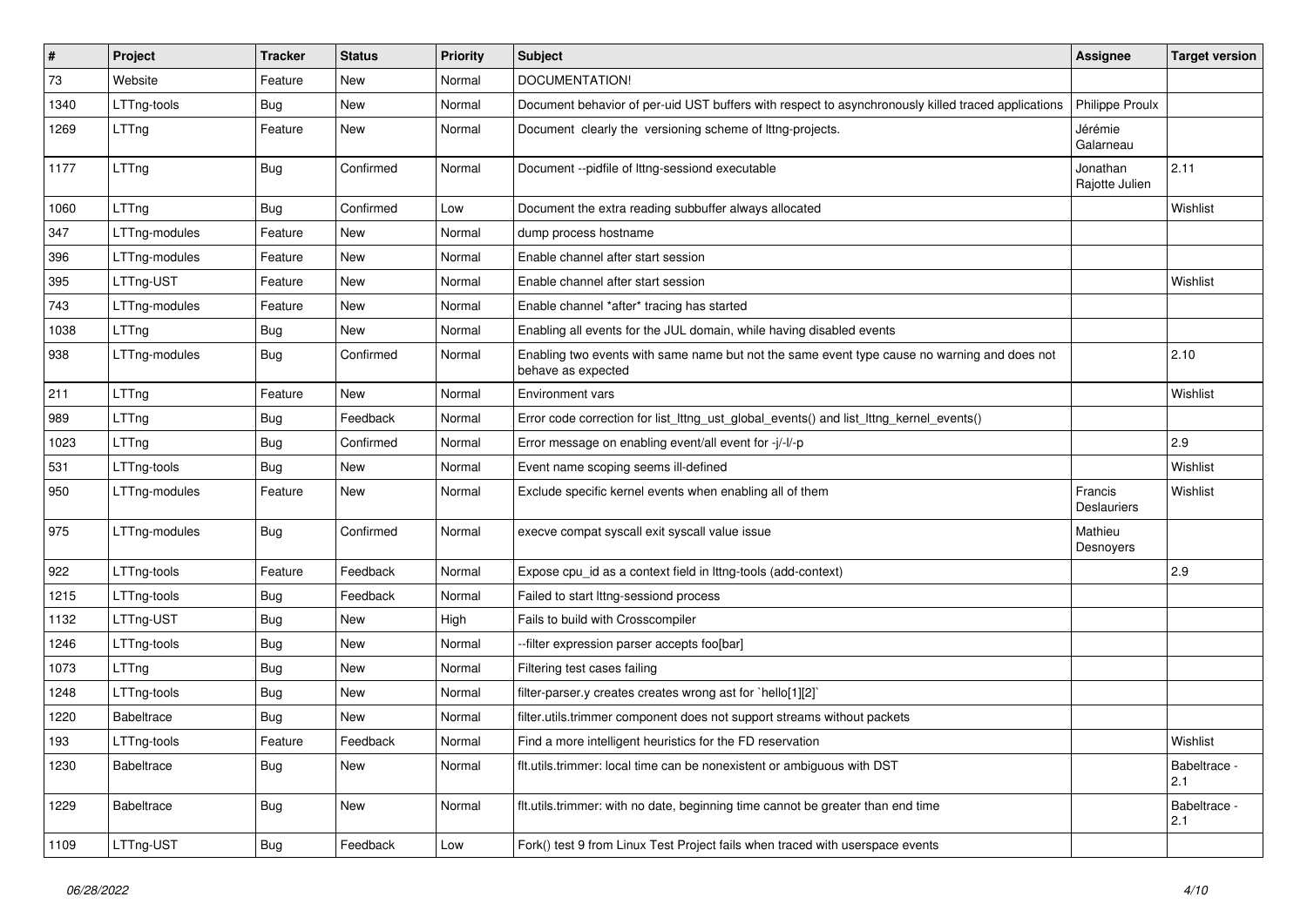| #    | Project           | <b>Tracker</b> | <b>Status</b> | <b>Priority</b> | Subject                                                                                        | Assignee                      | <b>Target version</b>      |
|------|-------------------|----------------|---------------|-----------------|------------------------------------------------------------------------------------------------|-------------------------------|----------------------------|
| 1039 | LTTng-modules     | Feature        | New           | Normal          | Generate an event when Perf takes a sample                                                     |                               |                            |
| 292  | LTTng-UST         | <b>Bug</b>     | Confirmed     | Low             | Generated header files should not conflict with ust or standard ones.                          | Yannick<br><b>Brosseau</b>    |                            |
| 1278 | <b>Babeltrace</b> | Bug            | Feedback      | Normal          | "Graph failed to complete successfully" error                                                  |                               | Babeltrace -<br>stable 2.0 |
| 981  | LTTng             | Feature        | New           | Normal          | Handle the flush of the last subbuffer                                                         |                               |                            |
| 65   | LTTng-UST         | Feature        | New           | Low             | Helper script to generate the tracepoint shared library                                        |                               | Wishlist                   |
| 1356 | Userspace RCU     | <b>Bug</b>     | New           | Normal          | I have a doubt about the urcu bp smp mb slave called in urcu bp read unlock.                   |                               |                            |
| 327  | LTTng-UST         | Feature        | On pause      | Normal          | Implement missing hostname context                                                             | Michael<br>Jeanson            |                            |
| 964  | LTTng-modules     | Feature        | New           | High            | Implement support for persistent memory buffers                                                | Mathieu<br>Desnoyers          | Wishlist                   |
| 963  | LTTng-modules     | Feature        | New           | High            | Implement user-space stack dump context                                                        | Mathieu<br>Desnoyers          | Wishlist                   |
| 965  | LTTng-UST         | Feature        | New           | High            | Implement UST statedump                                                                        | Mathieu<br>Desnoyers          | Wishlist                   |
| 1203 | LTTng-UST         | <b>Bug</b>     | New           | Normal          | Improve documentation of Ittng-ust with daemons                                                | Philippe Proulx               |                            |
| 1259 | <b>Babeltrace</b> | <b>Bug</b>     | New           | Normal          | improved to description/usecases for streams and packets.                                      |                               | Babeltrace -<br>stable 2.0 |
| 446  | LTTng-UST         | Feature        | New           | Normal          | Improve process startup time with many events                                                  |                               |                            |
| 1336 | <b>Babeltrace</b> | Feature        | New           | Normal          | Improve usability of error messages                                                            | <b>Philippe Proulx</b>        | Babeltrace -<br>stable 2.0 |
| 987  | LTTng-tools       | Bug            | Confirmed     | Normal          | Incomplete string comparison pattern                                                           | Jérémie<br>Galarneau          | 2.9                        |
| 1341 | LTTng-tools       | Feature        | New           | Normal          | Introduce "--shm-path-ust" to clarify use vs documentation                                     |                               |                            |
| 969  | LTTng             | <b>Bug</b>     | New           | Normal          | It is not possible to only enable/disable events with "*' in their names                       |                               |                            |
| 967  | LTTng             | Bug            | New           | Normal          | It is possible to enable two events having two different types but sharing the same name       |                               |                            |
| 928  | LTTng-tools       | Bug            | New           | Normal          | It is possible to specify multiple positional arguments in enable-event command with no effect |                               | 2.9                        |
| 1315 | LTTng             | <b>Bug</b>     | Feedback      | Normal          | Kernel panics after `pkill lttng`; root session daemon has active triggers                     | Francis<br><b>Deslauriers</b> |                            |
| 1016 | LTTng-tools       | Bug            | Confirmed     | Normal          | Kernel syscalls test on ARM64(D02) fail on syscall "open" validation                           | Jonathan<br>Rajotte Julien    |                            |
| 1305 | LTTng             | Bug            | New           | Normal          | Kernel test hang                                                                               |                               | 2.12                       |
| 1034 | LTTng             | Bug            | Confirmed     | Normal          | KPROBE & KREPROBE support for saved/loaded sessions is not working                             |                               | 2.9                        |
| 1146 | LTTng             | Bug            | New           | Normal          | LD_PRELOAD applications using lttng-ust-pthread                                                |                               |                            |
| 710  | LTTng-UST         | Feature        | New           | Normal          | List event fields in the same order as the TP definition                                       |                               |                            |
| 1057 | LTTng-tools       | Feature        | New           | Normal          | List only contexts that apply to a domain                                                      |                               |                            |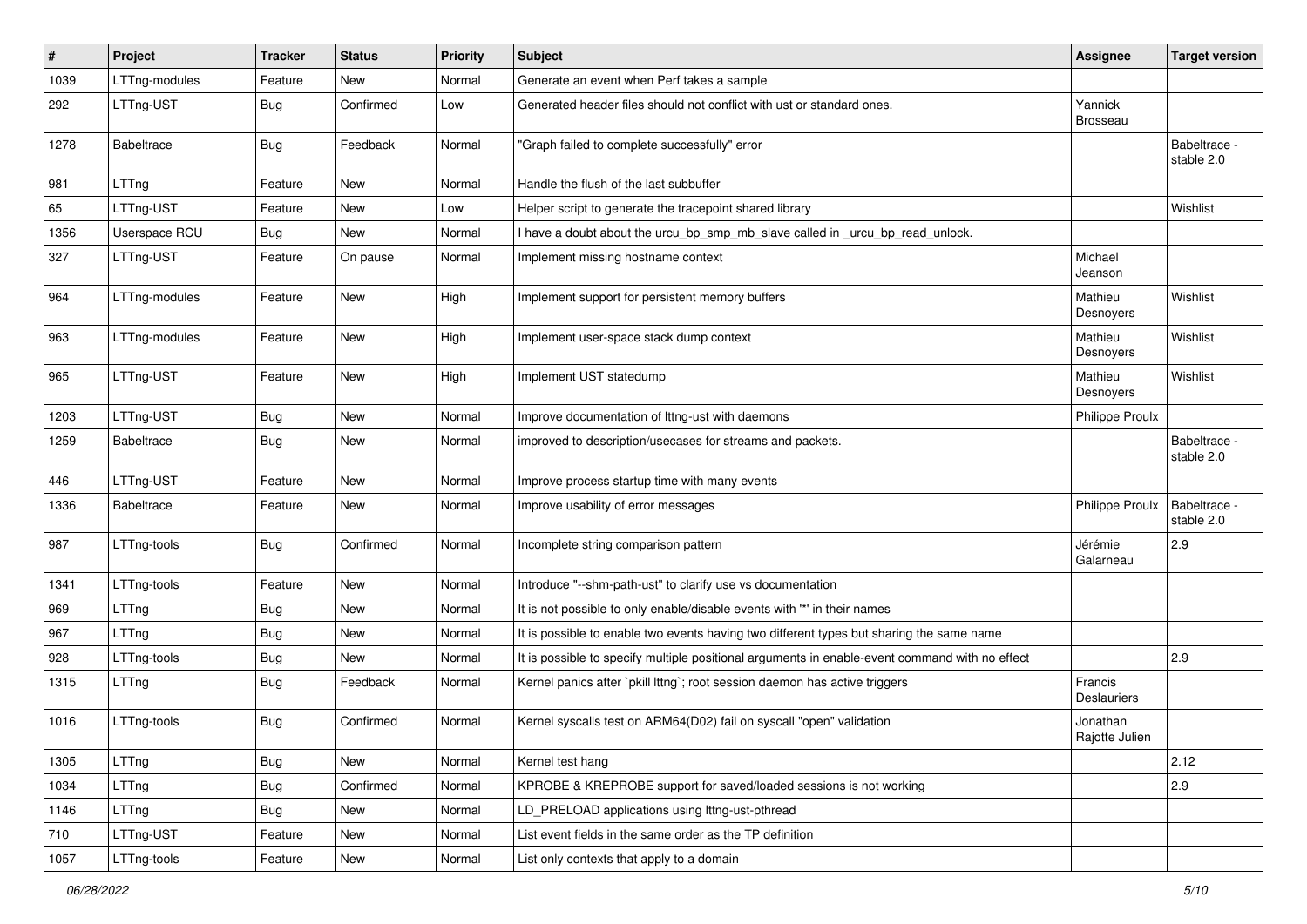| $\#$ | Project           | <b>Tracker</b> | <b>Status</b> | <b>Priority</b> | <b>Subject</b>                                                                                                                                                   | <b>Assignee</b>      | <b>Target version</b> |
|------|-------------------|----------------|---------------|-----------------|------------------------------------------------------------------------------------------------------------------------------------------------------------------|----------------------|-----------------------|
| 1206 | LTTng-tools       | Bug            | New           | Normal          | live per-pid channel with short lived app becomes unusable                                                                                                       |                      |                       |
| 1138 | <b>Babeltrace</b> | Bug            | New           | Normal          | Live session listing return malformed url                                                                                                                        |                      |                       |
| 1243 | LTTng-tools       | Bug            | New           | Normal          | Ittng 2.11 / 2.12 fails to destroy sessions.                                                                                                                     |                      |                       |
| 750  | LTTng-tools       | Feature        | Confirmed     | Low             | Ittng add-context --channel should accept a list of channels                                                                                                     |                      | Wishlist              |
| 1298 | LTTng             | <b>Bug</b>     | On pause      | Normal          | LTTng build reprudibility for OE-core (yocto)                                                                                                                    |                      |                       |
| 932  | LTTng-tools       | Feature        | Confirmed     | Normal          | LTTng client error code semantics are ill-defined                                                                                                                | Jérémie<br>Galarneau | 2.9                   |
| 1352 | LTTng-tools       | Bug            | Feedback      | Normal          | LTTng consumer daemon crashed with error: "Attempt to send invalid file descriptor to master (fd =<br>$-1$ "                                                     |                      |                       |
| 1158 | LTTng-tools       | <b>Bug</b>     | New           | Normal          | Ittng-create(1) man page: it is not documented that --shm-path only applies to the user space<br>domain                                                          | Philippe Proulx 2.11 |                       |
| 1026 | LTTng-tools       | <b>Bug</b>     | New           | Normal          | Ittng create should recover from a bad output option more gracefully                                                                                             |                      | 2.9                   |
| 1068 | LTTng-tools       | <b>Bug</b>     | New           | Normal          | Ittng-ctl: Ittng_load_session_attr_get_override_ctrl_url() returns NULL when the destination override<br>is set using lttng_load_session_attr_set_override_url() |                      | 2.9                   |
| 445  | LTTng-tools       | Feature        | Confirmed     | Normal          | Ittng enable-event and event redefinition: user feedback can be misleading                                                                                       |                      | Wishlist              |
| 1324 | LTTng-tools       | Bug            | New           | Normal          | Ittng_enable_event() and Ittng_enable_event_with_filter() cannot always enable a "listed" recording<br>event rule                                                | Jérémie<br>Galarneau |                       |
| 51   | LTTng-UST         | Feature        | New           | Low             | Ittng-gen-tp: add python module output                                                                                                                           |                      | Wishlist              |
| 439  | LTTng-modules     | Feature        | New           | Normal          | LTTng kernel tracepoint documentation                                                                                                                            |                      |                       |
| 749  | LTTng-tools       | Feature        | Confirmed     | Normal          | Ittng list <session> should list the contexts added to each channel</session>                                                                                    |                      | 2.11                  |
| 1025 | LTTng-tools       | Bug            | New           | Normal          | Ittng load [--all] issues misleading message when there are no sessions to load                                                                                  |                      | 2.9                   |
| 1083 | LTTng-tools       | Feature        | New           | Normal          | Ittng-load and save are somewhat schizophrenic                                                                                                                   |                      |                       |
| 1033 | LTTng-tools       | Bug            | New           | Normal          | Ittng load does not preserve event or channel ordering                                                                                                           |                      | 2.9                   |
| 653  | LTTng-tools       | Bug            | Confirmed     | Low             | LTTng memory allocation failure goes unreported                                                                                                                  |                      | Wishlist              |
| 968  | LTTng             | Feature        | Feedback      | High            | Ittng-modules kernel and user callstack context                                                                                                                  | Mathieu<br>Desnoyers | 2.9                   |
| 1117 | LTTng-tools       | Bug            | New           | Normal          | Ittng-relayd should use specific major.minor versions for relay-consumer and relay-viewer protocols                                                              |                      |                       |
| 1024 | LTTng-tools       | Bug            | New           | Normal          | Ittng save [--all] issues misleading message when there are no sessions to save                                                                                  |                      | 2.9                   |
| 911  | LTTng-tools       | Bug            | Confirmed     | Normal          | Ittng save and MI should both point to their XSDs                                                                                                                |                      | Wishlist              |
| 1124 | LTTng-tools       | Bug            | Feedback      | Low             | Ittng-sessiond saves empty domain stubs                                                                                                                          |                      | Refactoring           |
| 1115 | LTTng-tools       | <b>Bug</b>     | New           | Normal          | LTTng sessiond should accept different agent minor version number                                                                                                |                      |                       |
| 15   | LTTng-tools       | Feature        | Confirmed     | Low             | LTTng simple trace                                                                                                                                               |                      | Wishlist              |
| 1318 | LTTng-tools       | <b>Bug</b>     | New           | Normal          | Ittng-tools configured with --with-consumerd32-libdir --with-consumerd32-bin does not start a 32bit<br>consumerd on launch                                       |                      | 2.12                  |
| 946  | LTTng             | <b>Bug</b>     | New           | Normal          | LTTng trace splice size could be opitimized                                                                                                                      |                      |                       |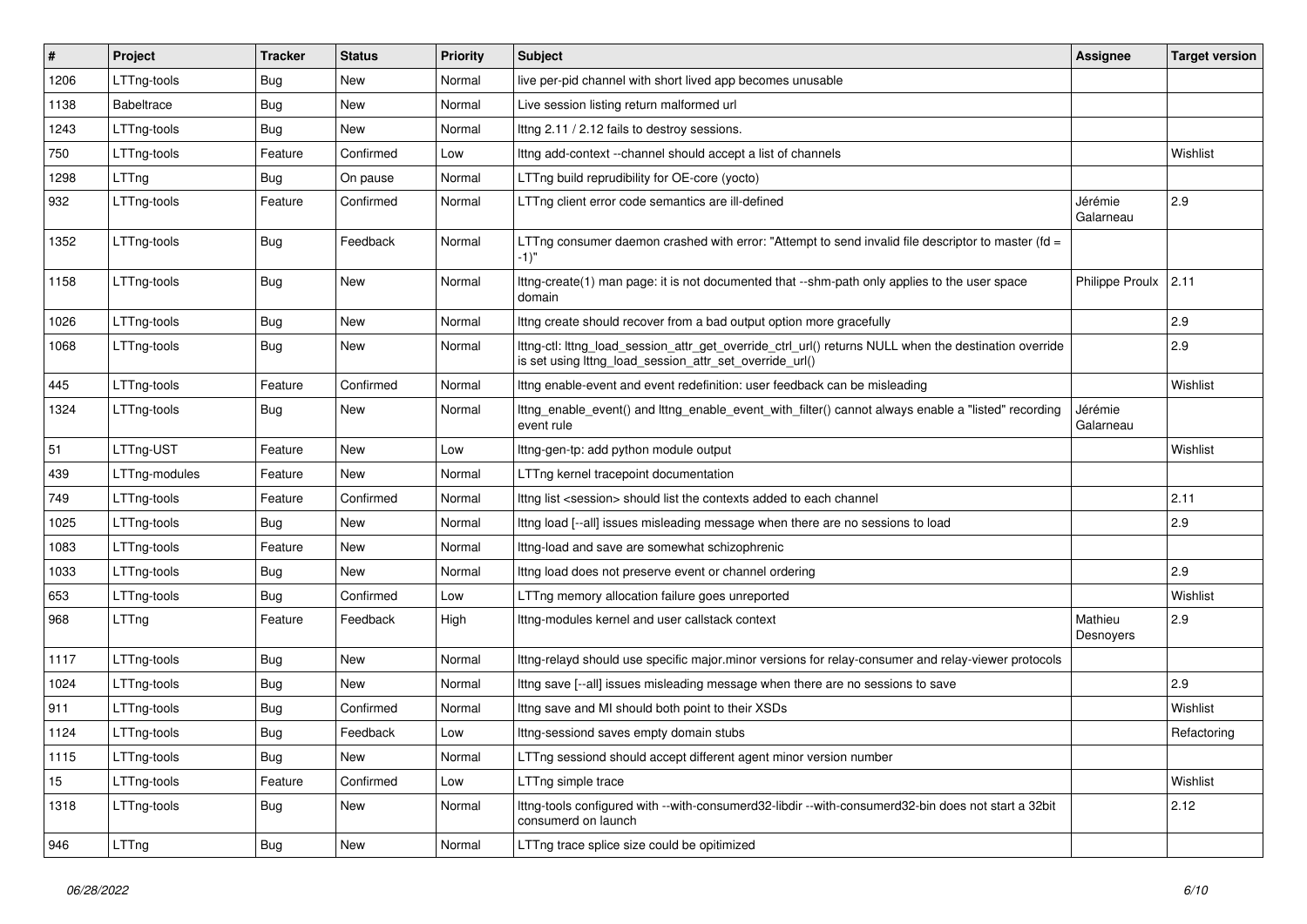| #    | Project             | <b>Tracker</b> | <b>Status</b> | Priority | Subject                                                                                                                                    | <b>Assignee</b>            | <b>Target version</b>      |
|------|---------------------|----------------|---------------|----------|--------------------------------------------------------------------------------------------------------------------------------------------|----------------------------|----------------------------|
| 919  | LTTng-tools         | <b>Bug</b>     | Confirmed     | Normal   | "Ittng track" list pid in order when listing with ust. Kernel is alright. look for sorting and output                                      |                            | 2.9                        |
| 833  | LTTng-tools         | <b>Bug</b>     | Confirmed     | Normal   | memcpy of non-packed struct into packed struct (possible layout mismatch)                                                                  | Jonathan<br>Rajotte Julien | 2.14                       |
| 1262 | LTTng-tools         | <b>Bug</b>     | New           | Low      | Metadata channel properties are not configurable (kernel domain)                                                                           |                            |                            |
| 1133 | LTTng-tools         | Feature        | New           | Normal   | Metadata regeneration does not have to be "destructive"                                                                                    |                            | 2.11                       |
| 106  | LTTng-tools         | Feature        | Confirmed     | Normal   | Missing context information in list command                                                                                                |                            | Wishlist                   |
| 1159 | LTTng-tools         | Bug            | Feedback      | Low      | Missing documentation: before Linux 4.17, suspending the system while tracing is active can result<br>in incorrect event record timestamps | Philippe Proulx            | 2.11                       |
| 1261 | LTTng-modules       | Bug            | New           | Normal   | Missing filename field on first openat() syscall                                                                                           |                            |                            |
| 1116 | LTTng-tools         | <b>Bug</b>     | <b>New</b>    | Normal   | MI XSD minor version should have been bumped once or twice (?) between tools 2.8 and 2.10                                                  |                            |                            |
| 1061 | LTTng-modules       | Feature        | New           | Normal   | New btrfs events should be added to lttng-modules instrumentation                                                                          |                            |                            |
| 525  | LTTng-UST           | <b>Bug</b>     | Confirmed     | Low      | new "notifications" from UST do not strictly respect LTTNG_UST_REGISTER_TIMEOUT                                                            |                            |                            |
| 1264 | LTTng-modules       | Feature        | New           | Low      | NOHZ support for lib ring buffer                                                                                                           |                            |                            |
| 137  | LTTng-tools         | Feature        | Confirmed     | Normal   | No more tracing possible after consumerD dies (via kill command)                                                                           |                            | Wishlist                   |
| 930  | LTTng-tools         | <b>Bug</b>     | New           | Normal   | "Non-default channel exists within session" when enabling UST/kernel and agent events                                                      |                            | 2.9                        |
| 254  | Common Trace Format | <b>Bug</b>     | New           | Normal   | No specified charset for metadata packets payload                                                                                          |                            |                            |
| 1343 | LTTng               | <b>Bug</b>     | New           | Normal   | Notifications tests hangs during OE/yocto.                                                                                                 |                            |                            |
| 1345 | LTTng-modules       | <b>Bug</b>     | New           | Normal   | NULL pointer dereference when adding perf:cpu:cache-misses context                                                                         |                            |                            |
| 1267 | LTTng-tools         | <b>Bug</b>     | New           | Low      | odr-violation for config_str_yes                                                                                                           |                            |                            |
| 752  | LTTng-tools         | <b>Bug</b>     | In Progress   | Low      | Output paths need better handling than truncation                                                                                          | Philippe Proulx            | 2.9                        |
| 1114 | LTTng-tools         | <b>Bug</b>     | New           | Normal   | Possible invalid discarded events count                                                                                                    |                            | 2.10                       |
| 592  | LTTng-tools         | Bug            | Confirmed     | Low      | Potential trace process subdirectory name collision with PID namespaces                                                                    |                            | Wishlist                   |
| 985  | LTTng-tools         | Feature        | Confirmed     | Normal   | Print *real* total size of buffers on channel listing                                                                                      | Jonathan<br>Rajotte Julien | 2.9                        |
| 1233 | <b>Babeltrace</b>   | Feature        | New           | Normal   | Python: Add __str__ to Message types, and perhaps other types                                                                              |                            | Babeltrace -<br>2.1        |
| 1334 | <b>Babeltrace</b>   | Bug            | New           | Normal   | Python component class memory leak                                                                                                         |                            | Babeltrace -<br>stable 2.0 |
| 1157 | LTTng-modules       | <b>Bug</b>     | New           | Normal   | Re-enable LTTng lock_* tracepoints                                                                                                         |                            |                            |
| 993  | LTTng-tools         | <b>Bug</b>     | Feedback      | Normal   | Re-enabling disabled events create new tracepoint events                                                                                   |                            |                            |
| 1127 | LTTng-tools         | Feature        | Confirmed     | Normal   | regression/tool/filtering use local gen-ust-event instead of tests/utils                                                                   |                            | Refactoring                |
| 1219 | LTTng-tools         | <b>Bug</b>     | New           | Normal   | regression/tools/clear intermitent failure on powerpc                                                                                      | Jérémie<br>Galarneau       | 2.12                       |
| 1263 | LTTng-modules       | Feature        | New           | Low      | Re-integrate sample modules from libringbuffer into Ittng-modules                                                                          |                            |                            |
| 1182 | LTTng-tools         | Bug            | New           | Normal   | relayd mishandles channels configured with tracefile-count $== 0$ and tracefile-size $!= 0$                                                |                            | 2.9                        |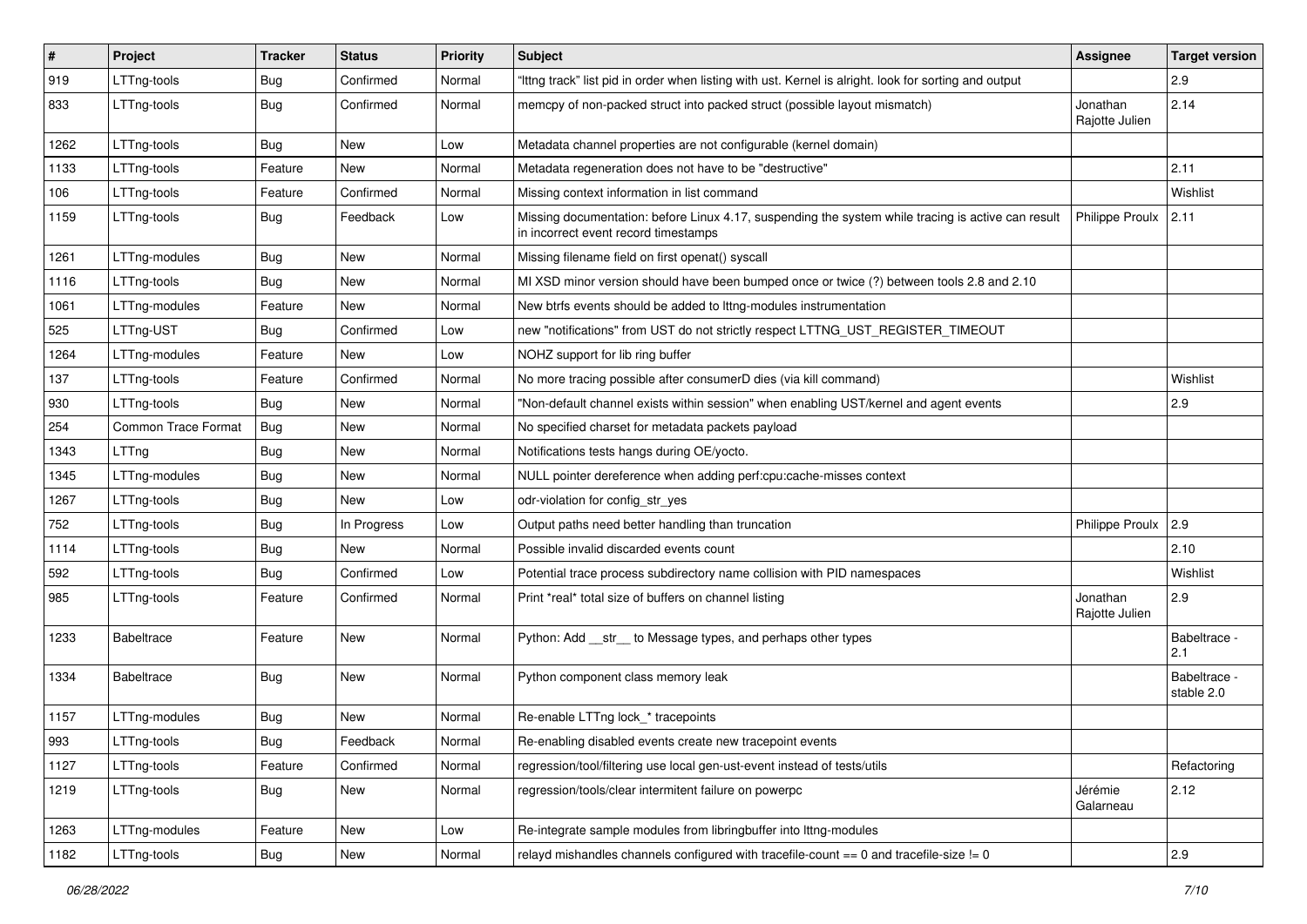| $\sharp$ | Project                    | <b>Tracker</b> | <b>Status</b> | <b>Priority</b> | Subject                                                                                                          | <b>Assignee</b>               | <b>Target version</b>      |
|----------|----------------------------|----------------|---------------|-----------------|------------------------------------------------------------------------------------------------------------------|-------------------------------|----------------------------|
| 35       | LTTng-tools                | Feature        | Confirmed     | Normal          | Remote administration                                                                                            |                               | Wishlist                   |
| 1175     | LTTng-modules              | Feature        | <b>New</b>    | Normal          | Resolving the name of memory barrier system call                                                                 |                               |                            |
| 1342     | LTTng-tools                | <b>Bug</b>     | New           | Low             | Rotation thread's handling of session consumed size notifications is racy                                        | Jérémie<br>Galarneau          |                            |
| 945      | LTTng                      | <b>Bug</b>     | Feedback      | Normal          | Running cyclictest with Ittng                                                                                    |                               |                            |
| 1180     | LTTng-tools                | Feature        | New           | Normal          | SDT tracing does not work when the probes are compiled with semaphores                                           | Francis<br><b>Deslauriers</b> | 2.11                       |
| 599      | LTTng-tools                | Feature        | Confirmed     | Normal          | second snapshot not to gather data from the previous snapshot (no repeated events)                               |                               | Wishlist                   |
| 1321     | <b>Babeltrace</b>          | <b>Bug</b>     | New           | Normal          | Segfault in bfcr_unsigned_int_cb()                                                                               |                               | Babeltrace -<br>stable 2.0 |
| 1258     | <b>Babeltrace</b>          | <b>Bug</b>     | <b>New</b>    | Normal          | Segmentation fault when running with --debug                                                                     |                               | Babeltrace -<br>stable 2.0 |
| 1242     | LTTng-UST                  | <b>Bug</b>     | Feedback      | Normal          | SEGV on process exit with shared library                                                                         | Mathieu<br>Desnoyers          |                            |
| 934      | LTTng                      | <b>Bug</b>     | Confirmed     | Normal          | Session in snapshot mode does not indicate a path when listed                                                    |                               | 2.6                        |
| 984      | LTTng-tools                | Feature        | New           | Normal          | Session path in LTTng profiles should not contain date and time                                                  |                               | Wishlist                   |
| 632      | LTTng-tools                | Feature        | Confirmed     | Normal          | Several commands could benefit from an "all" option                                                              |                               | Wishlist                   |
| 66       | Website                    | <b>Bug</b>     | In Progress   | Normal          | Show expanded News on the lttng.org main page                                                                    |                               |                            |
| 1236     | <b>Babeltrace</b>          | <b>Bug</b>     | New           | Normal          | SIGTRAP in glib found during fuzzing                                                                             |                               | Babeltrace -<br>stable 2.0 |
| 1346     | <b>Babeltrace</b>          | <b>Bug</b>     | New           | Normal          | sink.ctf.fs: Assertion failure while encoding length FC of dynamic array FC embedded within a static<br>array FC |                               | Babeltrace -<br>stable 2.0 |
| 897      | LTTng-tools                | Bug            | Confirmed     | Normal          | Some commands are not gracefully handling the absence of a session daemon                                        | Jonathan<br>Rajotte Julien    | 2.9                        |
| 901      | LTTng-tools                | Bug            | Confirmed     | Normal          | Some liblttng-ctl don't return LTTNG_OK on success                                                               | Jérémie<br>Galarneau          | 2.9                        |
| 265      | <b>Common Trace Format</b> | <b>Bug</b>     | <b>New</b>    | Normal          | Specify where exactly the event ID must be in the header                                                         |                               |                            |
| 1282     | <b>Babeltrace</b>          | <b>Bug</b>     | New           | Normal          | `src.ctf.fs` accepts the same input twice                                                                        |                               | Babeltrace -<br>stable 2.0 |
| 1232     | <b>Babeltrace</b>          | <b>Bug</b>     | New           | Normal          | src.ctf.fs: variant option names without their tag equivalent are accepted, but the decoding process<br>asserts  |                               | Babeltrace -<br>2.1        |
| 1222     | Babeltrace                 | Bug            | New           | Normal          | src.ctf.lttng-live: reading two per-pid traces does not emit messages                                            |                               | Babeltrace -<br>stable 2.0 |
| 1225     | Babeltrace                 | Bug            | On pause      | Normal          | src.ctf.lttng-live: `sessions` query error reporting                                                             |                               | Babeltrace -<br>stable 2.0 |
| 1234     | Babeltrace                 | i Bug          | Feedback      | Low             | src.text.dmesg: some kernel ring buffer lines can be wrongly sorted by time, leading to a muxer<br>error         |                               | Babeltrace -<br>stable 2.0 |
| 447      | LTTng-UST                  | Feature        | New           | Normal          | Support dlopen/dlclose of probe providers                                                                        |                               |                            |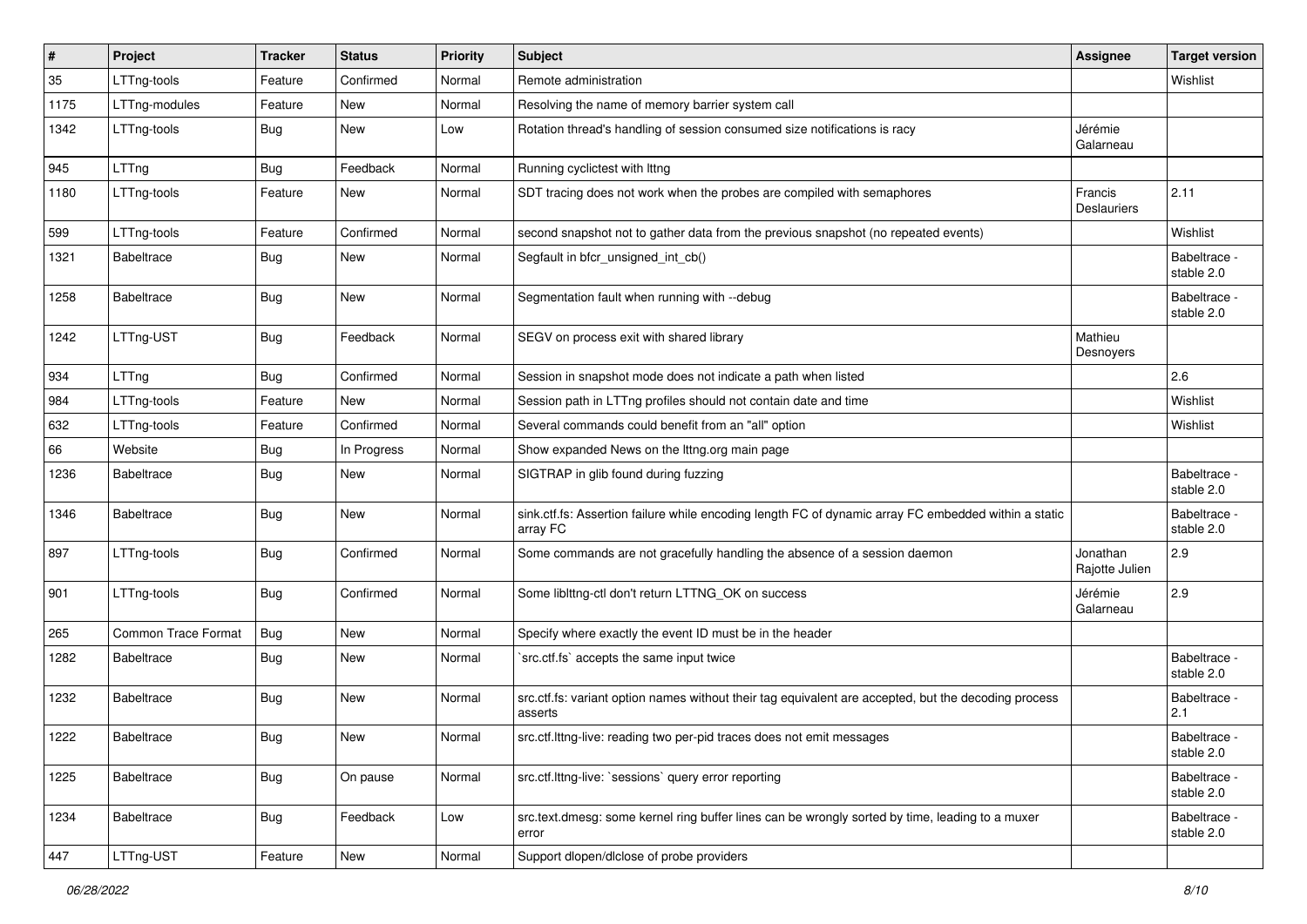| #    | Project                         | <b>Tracker</b> | <b>Status</b> | <b>Priority</b> | Subject                                                                             | Assignee                   | <b>Target version</b>      |
|------|---------------------------------|----------------|---------------|-----------------|-------------------------------------------------------------------------------------|----------------------------|----------------------------|
| 999  | LTTng-modules                   | Feature        | <b>New</b>    | Low             | Support mmap for metadata channel                                                   |                            |                            |
| 336  | LTTng-modules                   | Feature        | <b>New</b>    | Low             | Support splice() for partial pages                                                  |                            |                            |
| 67   | Website                         | <b>Bug</b>     | New           | Normal          | Syndicate the project news on the lttng.org main page                               | Yannick<br><b>Brosseau</b> |                            |
| 782  | LTTng-modules                   | Feature        | New           | Normal          | Syscalls extractor improvements                                                     | Jonathan<br>Rajotte Julien |                            |
| 1270 | LTTng-tools                     | <b>Bug</b>     | In Progress   | Normal          | testsuite should use babeltrace2 binary if found                                    |                            |                            |
| 1271 | LTTng-tools                     | <b>Bug</b>     | New           | Normal          | testsuite should use bt2 python imports                                             |                            |                            |
| 1331 | LTTng-tools                     | <b>Bug</b>     | Feedback      | Normal          | test_unix_socket fails for 64 bit arches on alpine linux but passes on 32bit arches |                            |                            |
| 1277 | <b>Babeltrace</b>               | <b>Bug</b>     | Confirmed     | Normal          | The `ctf` plugin does not support a negative TSDL clock class `offset` attribute    |                            | Babeltrace -<br>stable 2.0 |
| 97   | Website                         | Bug            | New           | Normal          | Theme tweak: the $<$ pre $>$ tags should be more visible                            |                            |                            |
| 1059 | LTTng-tools                     | <b>Bug</b>     | Confirmed     | Normal          | The save and load commands do not use the same default home directory               |                            |                            |
| 1105 | LTTng-tools                     | <b>Bug</b>     | New           | Normal          | The trigger API should warn the client when an unsupported condition is being used  |                            | 2.10                       |
| 713  | LTTngTop                        | Feature        | New           | Low             | Throughput display should be harmonized with lttng usage                            |                            |                            |
| 1207 | LTTng                           | <b>Bug</b>     | Confirmed     | Normal          | Tools 2.11 fails on destroy for lttng-modules 2.9                                   |                            |                            |
| 68   | Website                         | <b>Bug</b>     | New           | Normal          | Top-level primary links should be in bold                                           | Yannick<br><b>Brosseau</b> |                            |
| 971  | Trace Compass UX<br>Experiments | Feature        | New           | Normal          | Trace digging tool                                                                  |                            |                            |
| 766  | LTTng-tools                     | Feature        | New           | Normal          | Trace file rotation to consider older sessions in same tree                         |                            | Wishlist                   |
| 440  | LTTng-UST                       | Feature        | New           | Normal          | <b>Tracepoint Documentation</b>                                                     |                            | Wishlist                   |
| 821  | LTTng-tools                     | Feature        | New           | Low             | trace session name in the metadata                                                  |                            | Wishlist                   |
| 1254 | <b>Babeltrace</b>               | Bug            | New           | Normal          | Trace with non-monotonic clocks make babeltrace2 abort                              |                            | Babeltrace -<br>stable 2.0 |
| 1209 | LTTng                           | <b>Bug</b>     | New           | Normal          | Tracking a PID after start of session result in error on lttng-sessiond             |                            |                            |
| 1102 | LTTng-tools                     | <b>Bug</b>     | In Progress   | Normal          | Trigger conditions are not evaluated on subscription                                |                            | 2.10                       |
| 1265 | LTTng-modules                   | Feature        | New           | Low             | Turn lttng-probes.c probe_list into a hash table                                    |                            |                            |
| 561  | LTTng-tools                     | <b>Bug</b>     | Confirmed     | Low             | Under certain conditions, a user-space trace may overwrite itself                   |                            | Wishlist                   |
| 1067 | LTTng-modules                   | Feature        | New           | Normal          | Update writeback instrumentation for newer kernels                                  |                            | Wishlist                   |
| 941  | Userspace RCU                   | Feature        | New           | Normal          | URCU flavor which can be used across processes using shared memory                  |                            | Wishlist                   |
| 1317 | Userspace RCU                   | <b>Bug</b>     | New           | Normal          | urcu: memory leaks                                                                  |                            |                            |
| 1287 | LTTng-tools                     | Feature        | New           | Low             | Use abstract sockets for lttng-consumerd UST shared memory files                    |                            |                            |
| 1293 | Babeltrace                      | Bug            | New           | Normal          | Use after free in sink.ctf.fs finalize                                              |                            | Babeltrace -<br>stable 2.0 |